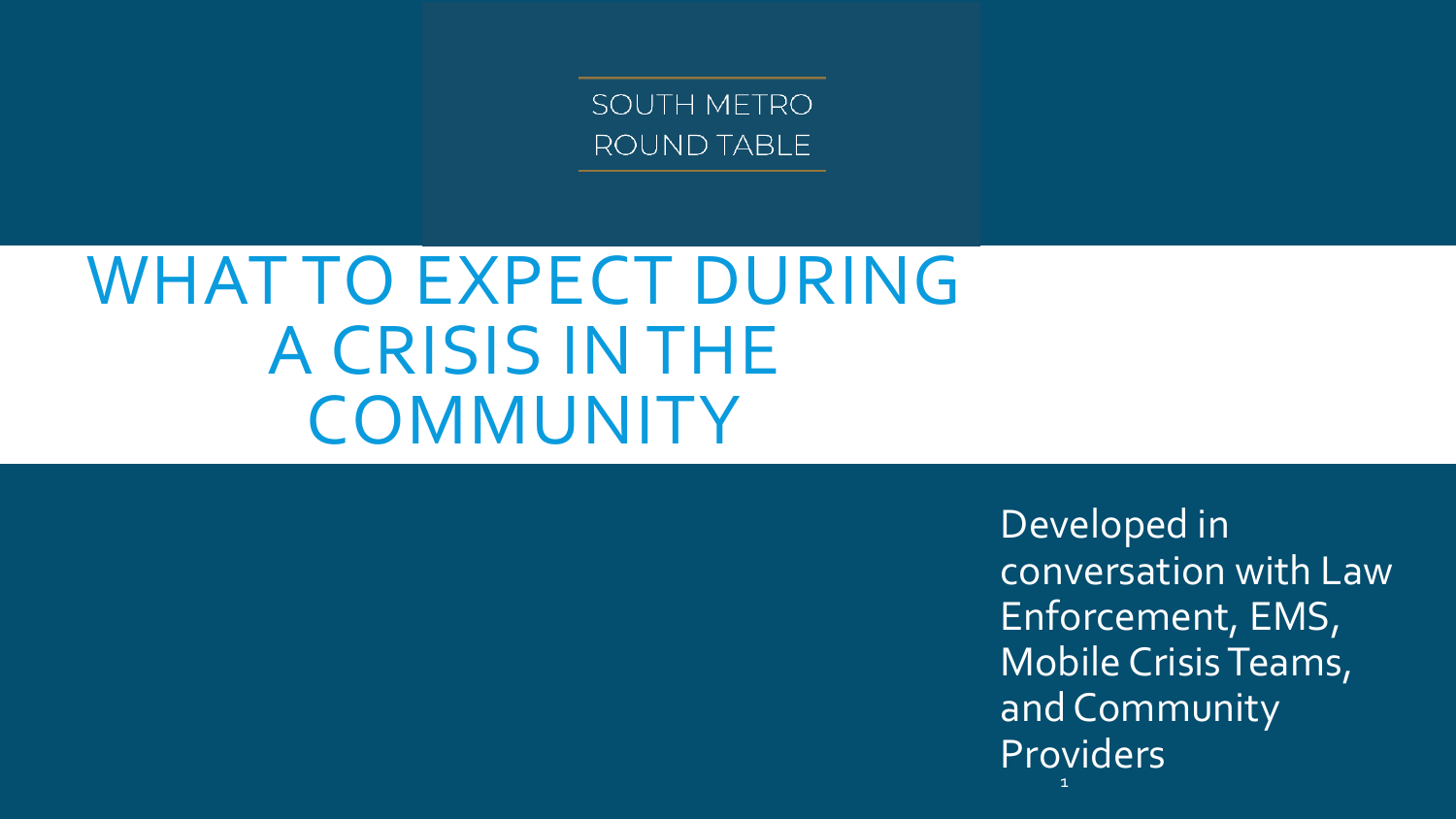#### Expectations During a Crisis

#### **WHO DOES WHAT?**

- Community Providers
- Mobile Crisis Teams
- Law Enforcement
- EMS
- 2 • Emergency Departments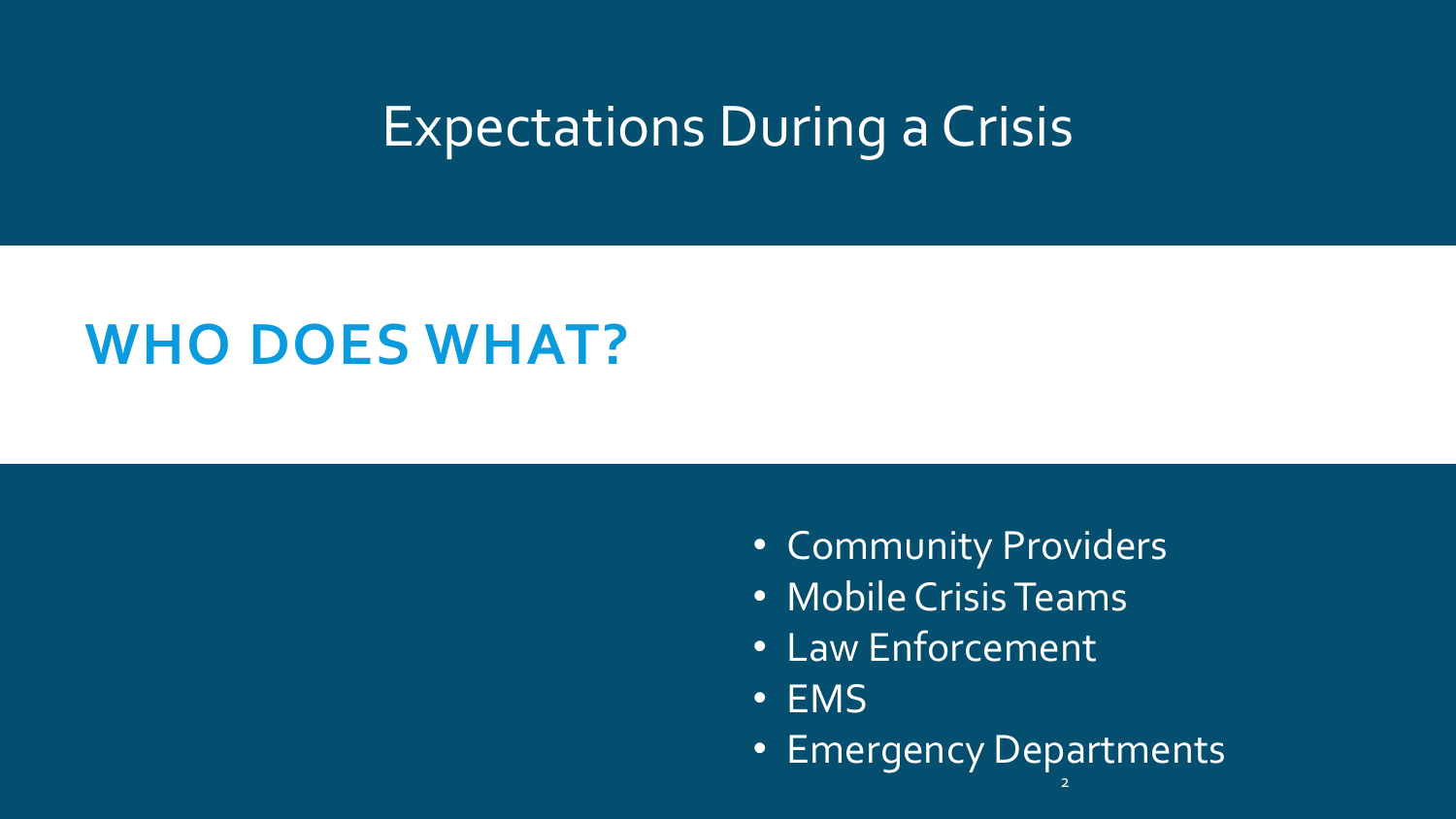A crisis is any situation in which a person's behaviors puts them at risk of hurting themselves or others and/or when they are not able to resolve the situation with the skills and resources available.

#### **WHAT IS A MENTAL HEALTH CRISIS?**

*Minnesota law defines a mental health crisis as a "behavioral, emotional, or psychiatric situation which, but for the provision of crisis response services, would likely result in significantly reduced levels of functioning in primary activities of daily living, or in an emergency situation, or in the placement of the recipient in a more restrictive setting, including but not limited to, inpatient hospitalization."*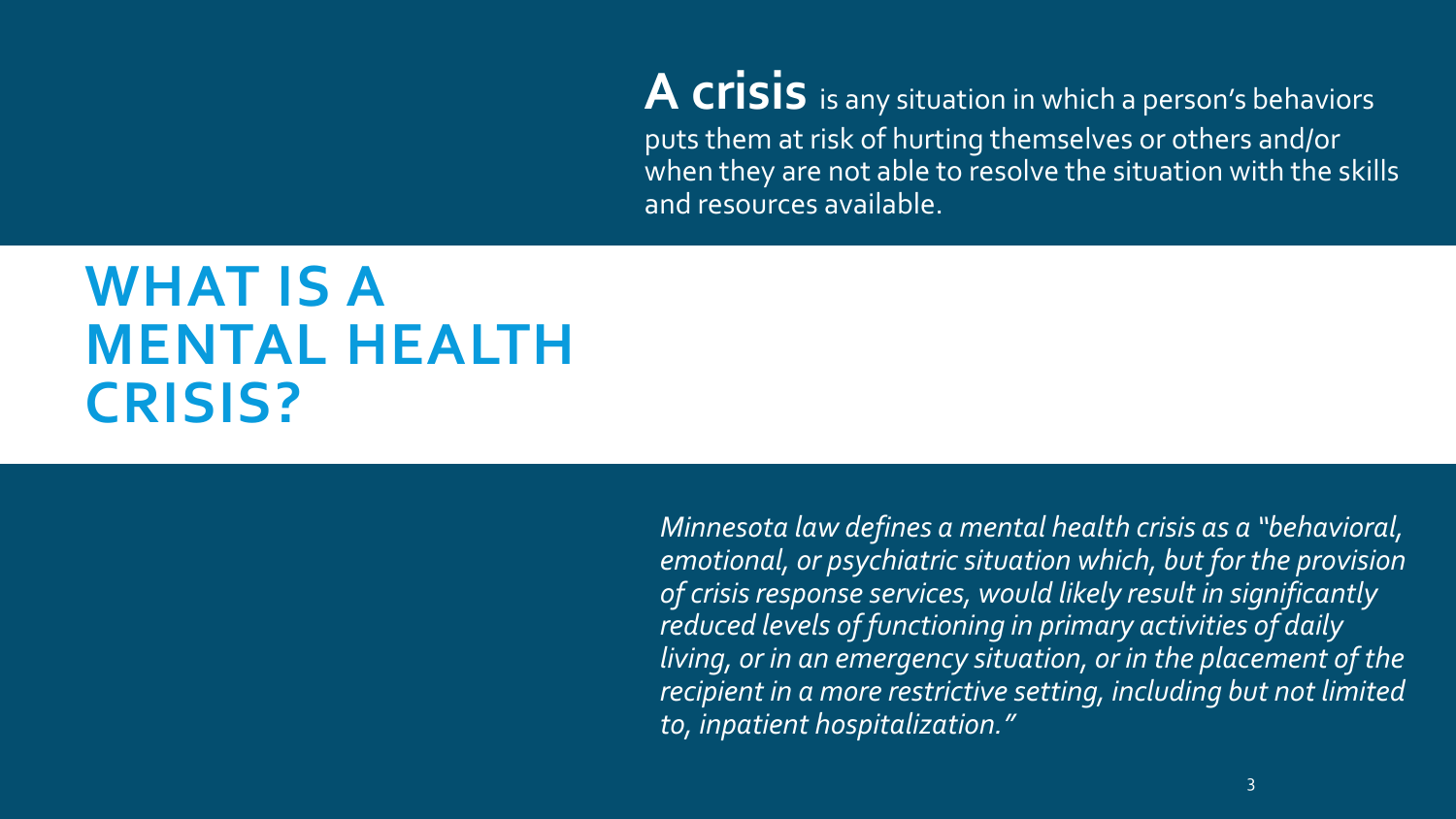### Situation **is not** Life Threatening

#### WHO DO I CALL FOR HELP?

#### **Call existing provider(s)** if the person

has existing mental health support. Call them (psychiatrist, clinic, therapist, case manager, family physician…) to see if they can provide support necessary to deescalate the situation.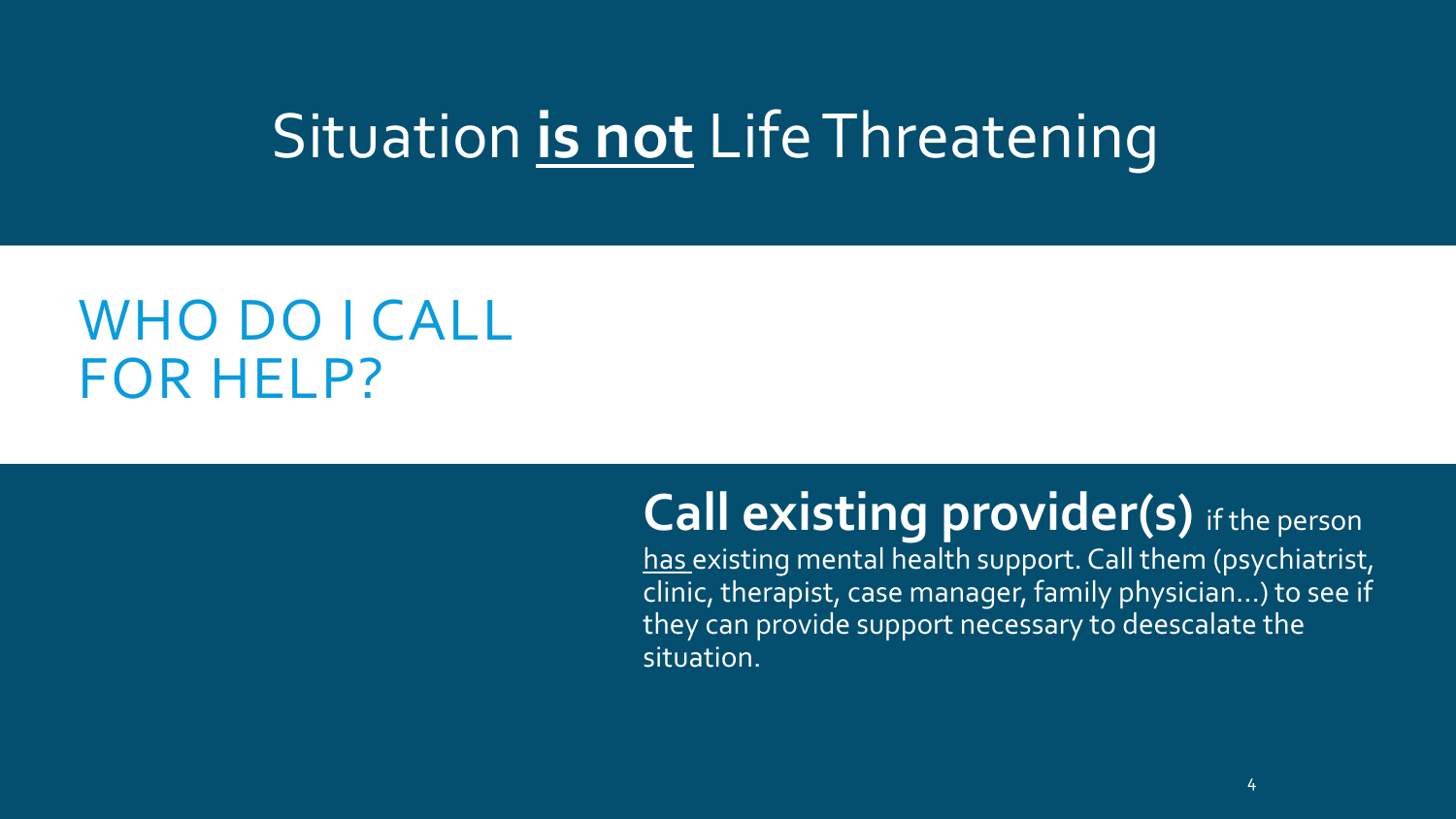### Situation **is not** Life Threatening

#### WHO DO I CALL FOR HELP?

#### **Call the Mental Health Minnesota**

Warmline if the person is not in immediate danger of harming themselves or others and they do not have existing mental health support or that support is unable to resolve the crisis.

The Minnesota Warmline provides peer support via phone or text and helps people avoid crisis and use of emergency/intensive services.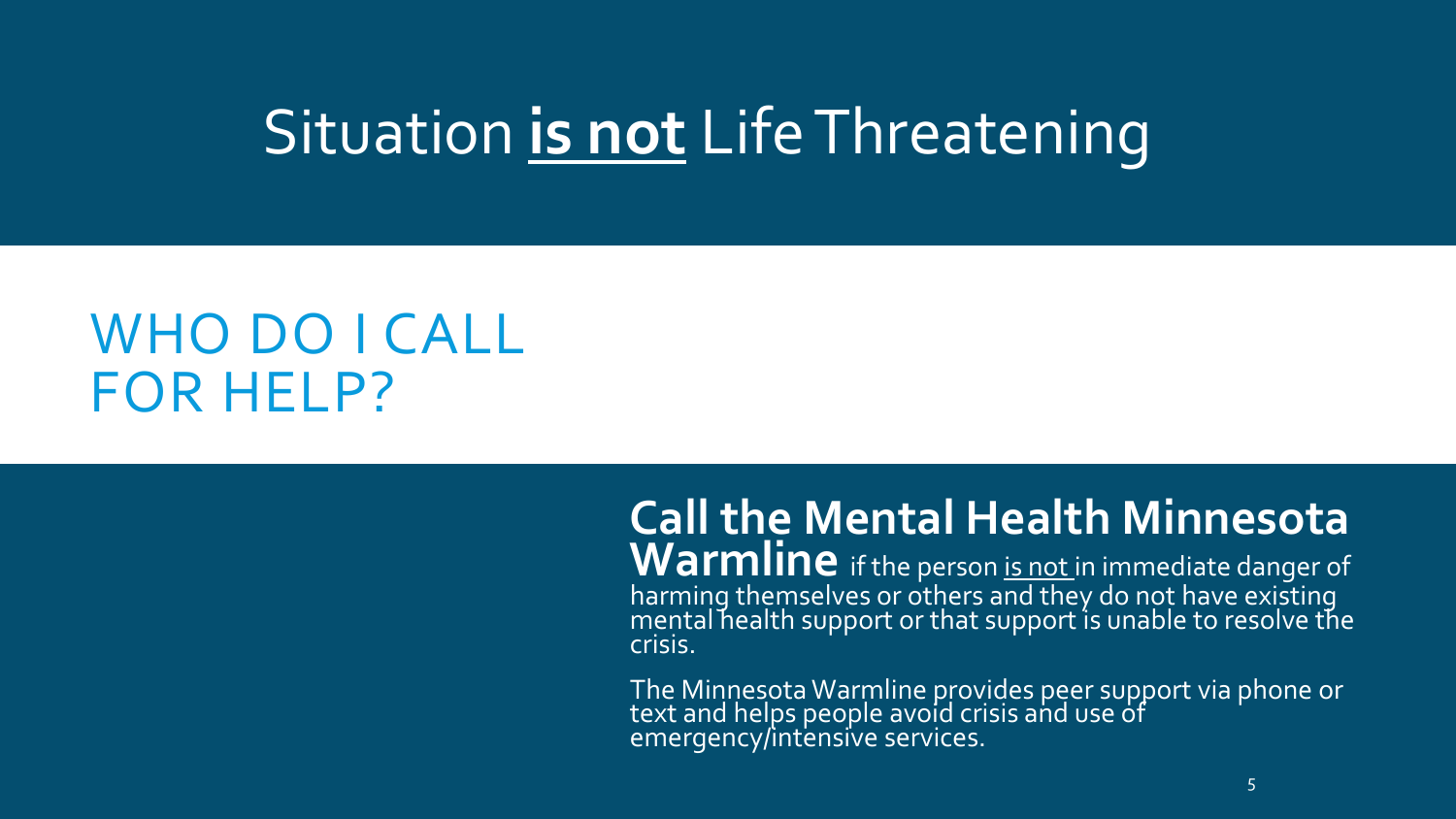### Situation **is not** Life Threatening

#### WHO DO I CALL FOR HELP?

#### **Call the County Mobile Crisis**

**Team** if the person is not in immediate danger of harming themselves or others and they do not have existing mental health support or that support is unable to resolve the crisis.

When you call the mental health crisis team, they will triage the call to determine the level of crisis service needed.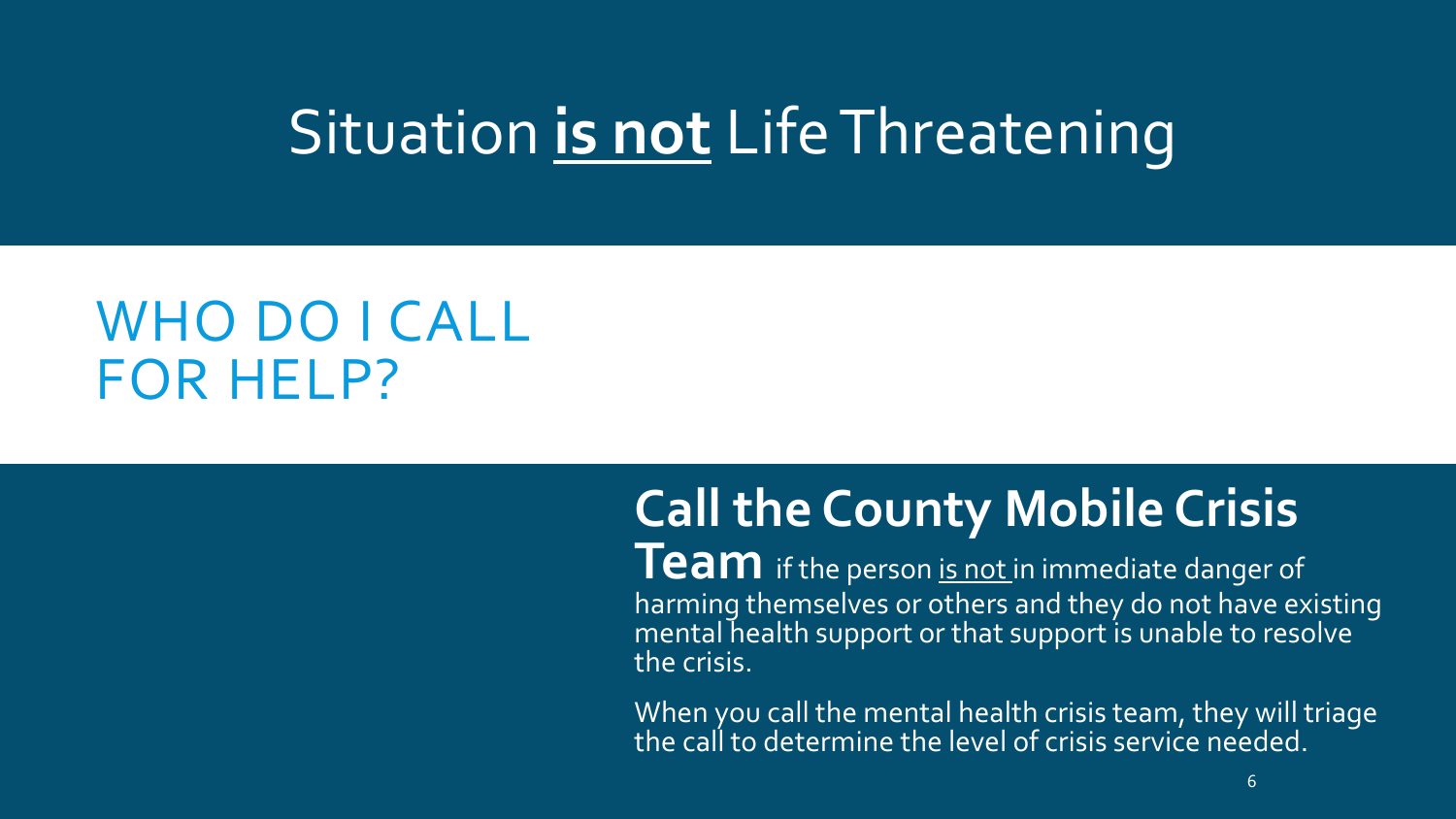### Situation **is** Life Threatening

#### WHO DO I CALL FOR HELP?

Call 911 if the situation is life-threatening or if serious property damage is occurring and ask for law enforcement assistance.

When you call 911, tell them someone is experiencing a mental health crisis and explain the nature of the emergency and your relationship to the person in crisis. 7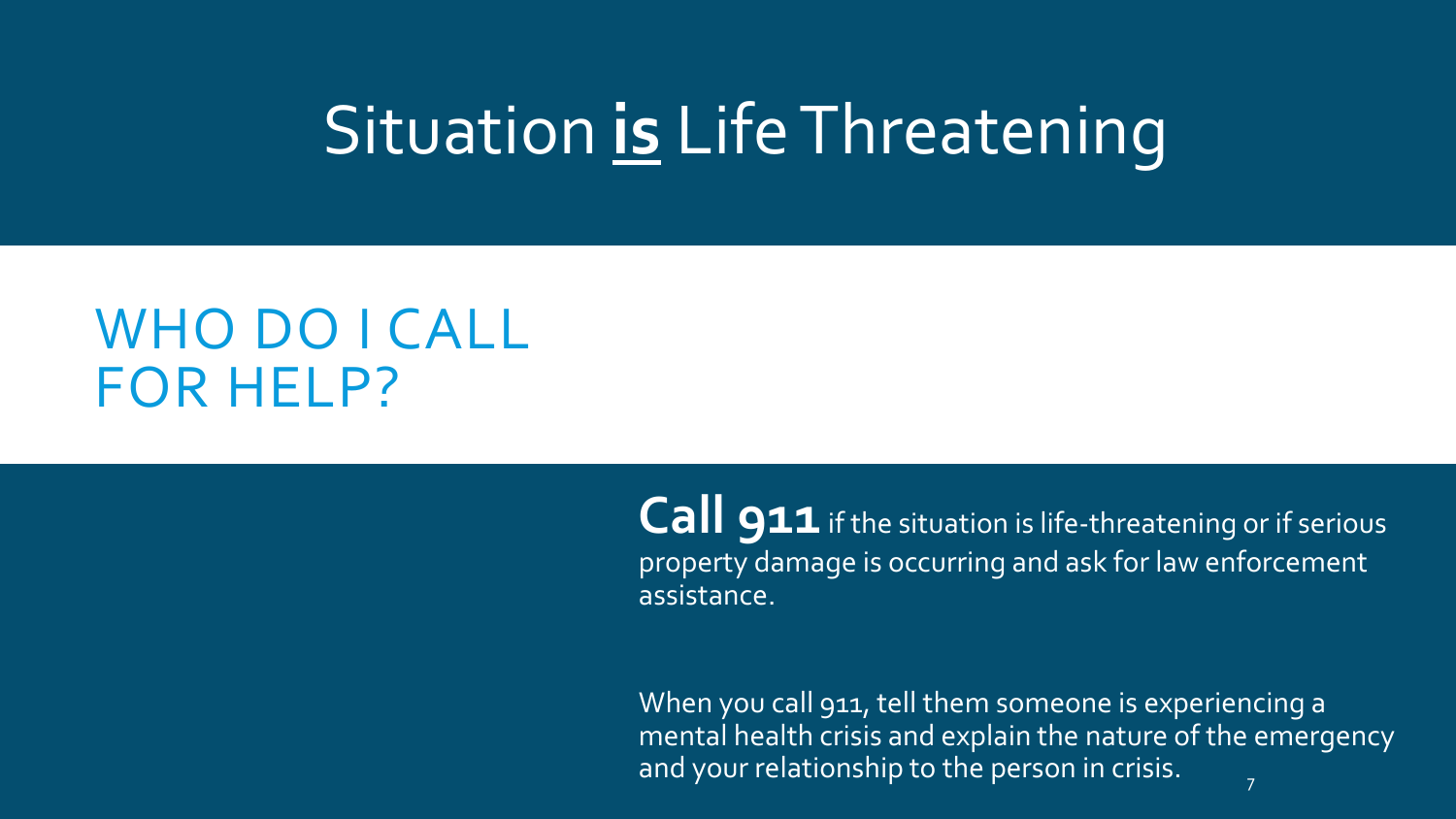# COMMUNITY PROVIDERS

(FACILITY OR OTHER MENTAL HEALTH STAFF ON SITE WITH INDIVIDUAL IN CRISIS)

- Deescalate the situation and provide services and support so that other interventions are unnecessary – calling crisis when provider has reached their limitations
- Share pertinent information, current and historic, with responders
- Partner with responders on scene to coordinate care
- May transport voluntary and low risk individuals to ED
- If qualified, can authorize a Transportation Hold
- $\overline{A}$  provider may need to discharge a client if the police cannot assist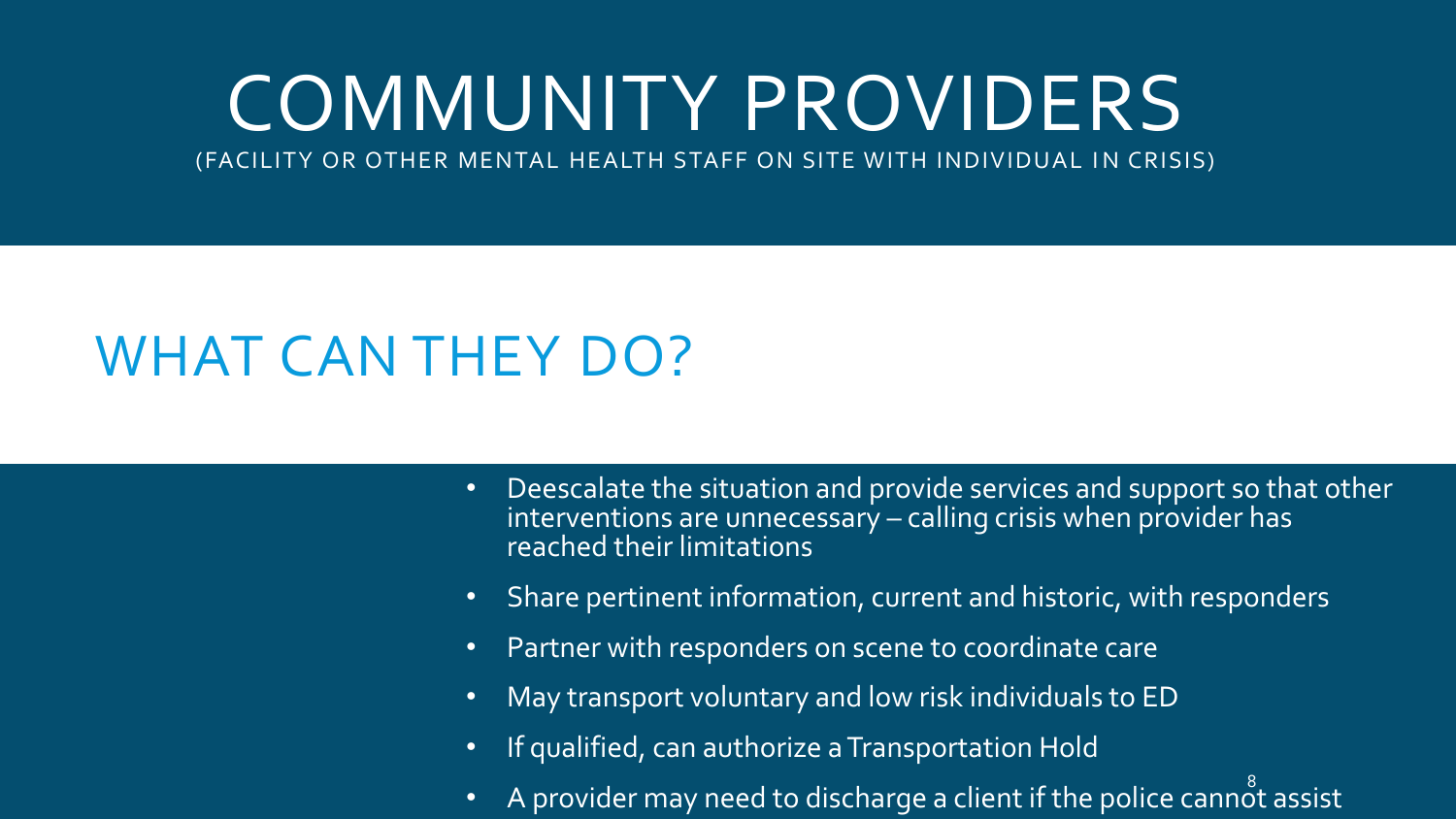# COMMUNITY PROVIDERS

(FACILITY OR OTHER MENTAL HEALTH STAFF ON SITE WITH INDIVIDUAL IN CRISIS)

- Only able to de-escalate and resolve issues to the best of their ability
- Will not transport unwilling individuals or individuals at high risk of harm to self or others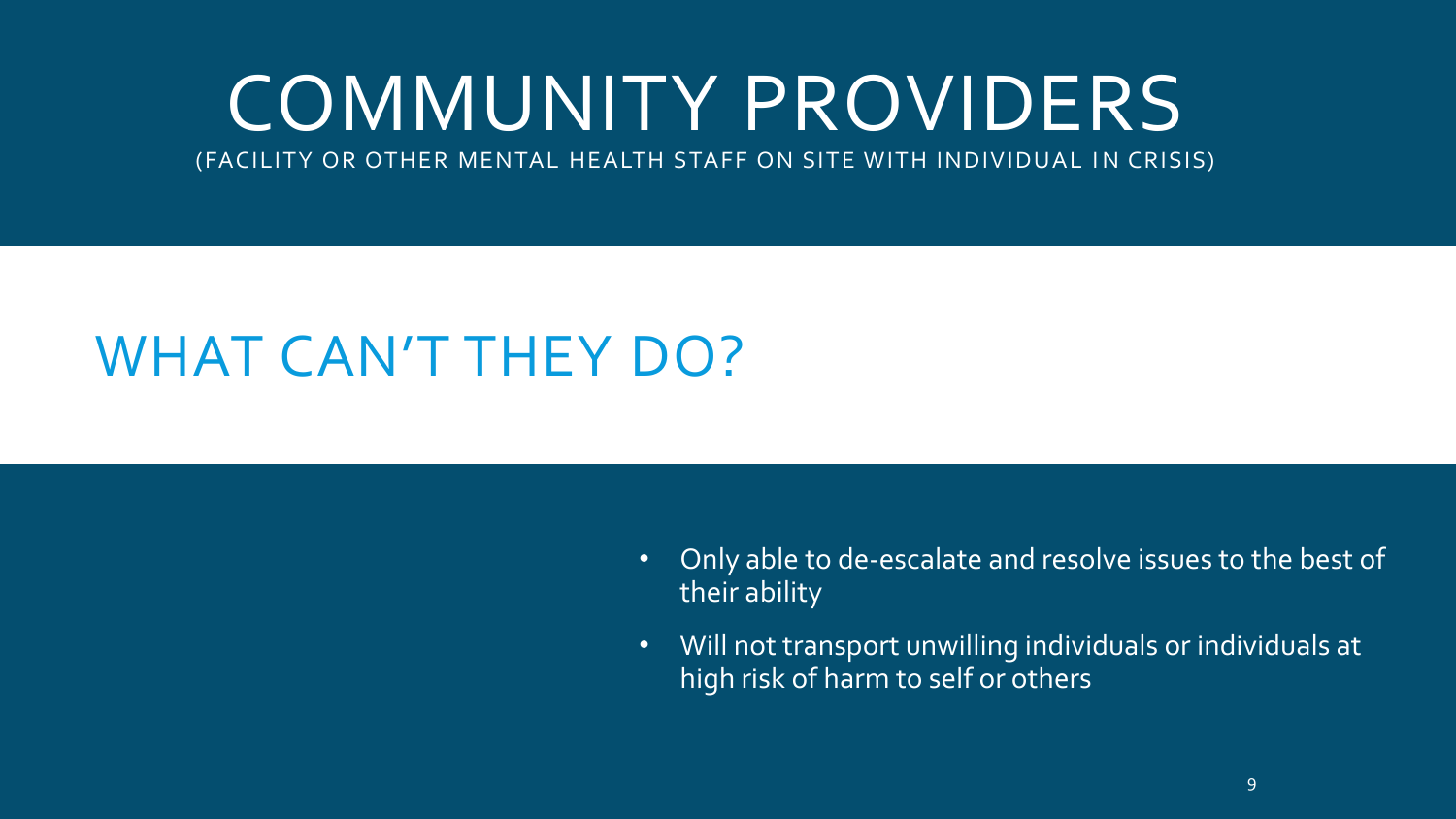# MOBILE CRISIS TEAM

- Deescalate the situation to allow for an assessment
- Assess the Mental Health and/or Substance Use issues of the individual in Crisis
- Connect individual to family, friends, neighbors and community resources to stabilize following the crisis.
- Determine if individual needs to be transported to an ED for evaluation and possible admission to an inpatient Mental Health unit. Communicate with ED upon transport
- Can initiate a Transportation Hold (Adults) if requirements are met
- Staff can provide crisis stabilization services for a period of up to six weeks following the crisis assessment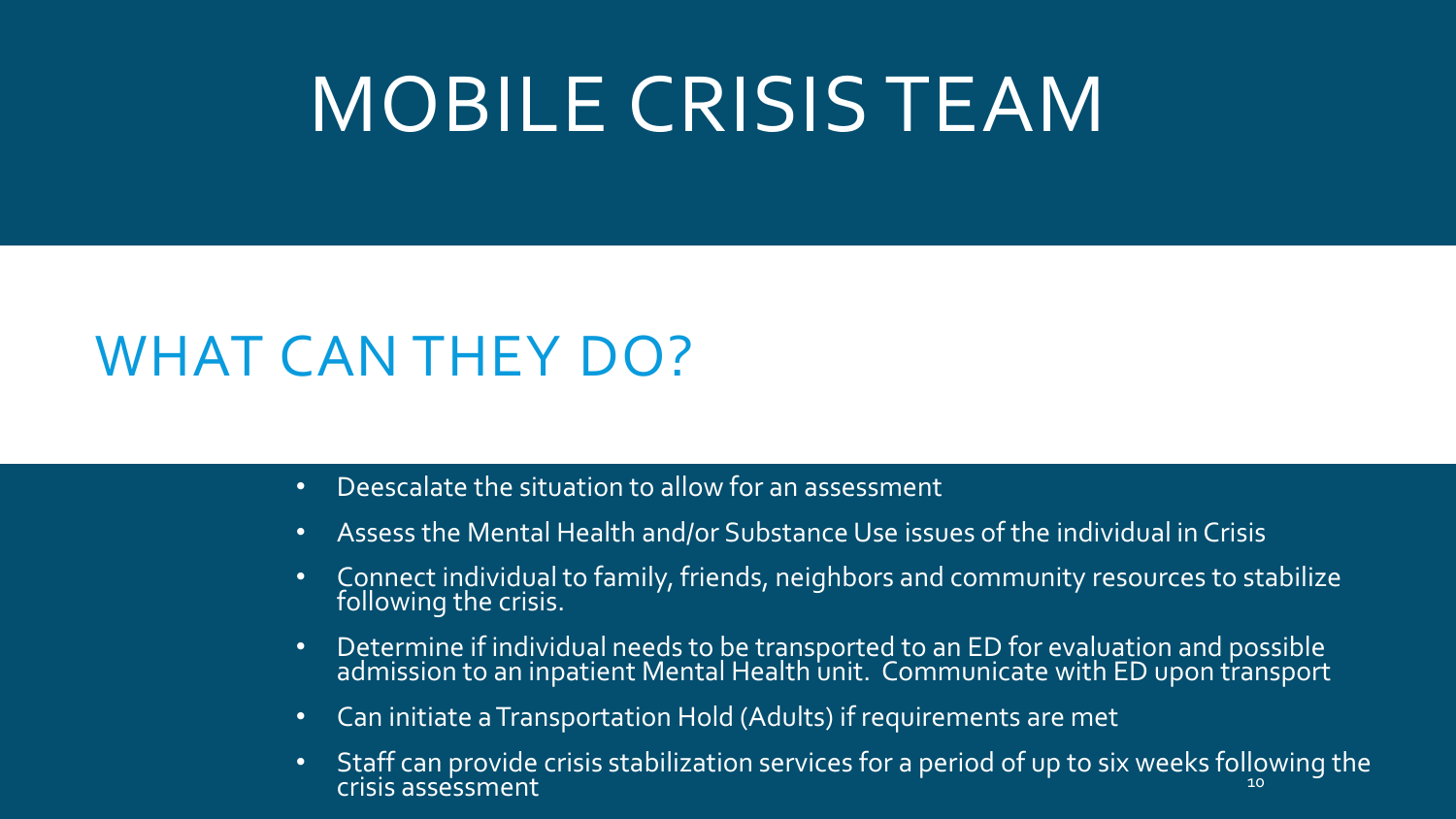## MOBILE CRISIS TEAM

- Guarantee an immediate mobile response to the site. Response is based on their phone assessment and staff capacity
- Assess an individual who is unwilling or unable to participate in assessment
- Guarantee admission to inpatient unit following transport to ED
- Guarantee that transport hold will result in transportation
- Guarantee that recommended interventions are available
- Provide Rule 25/Comprehensive Assessment for SU Disorder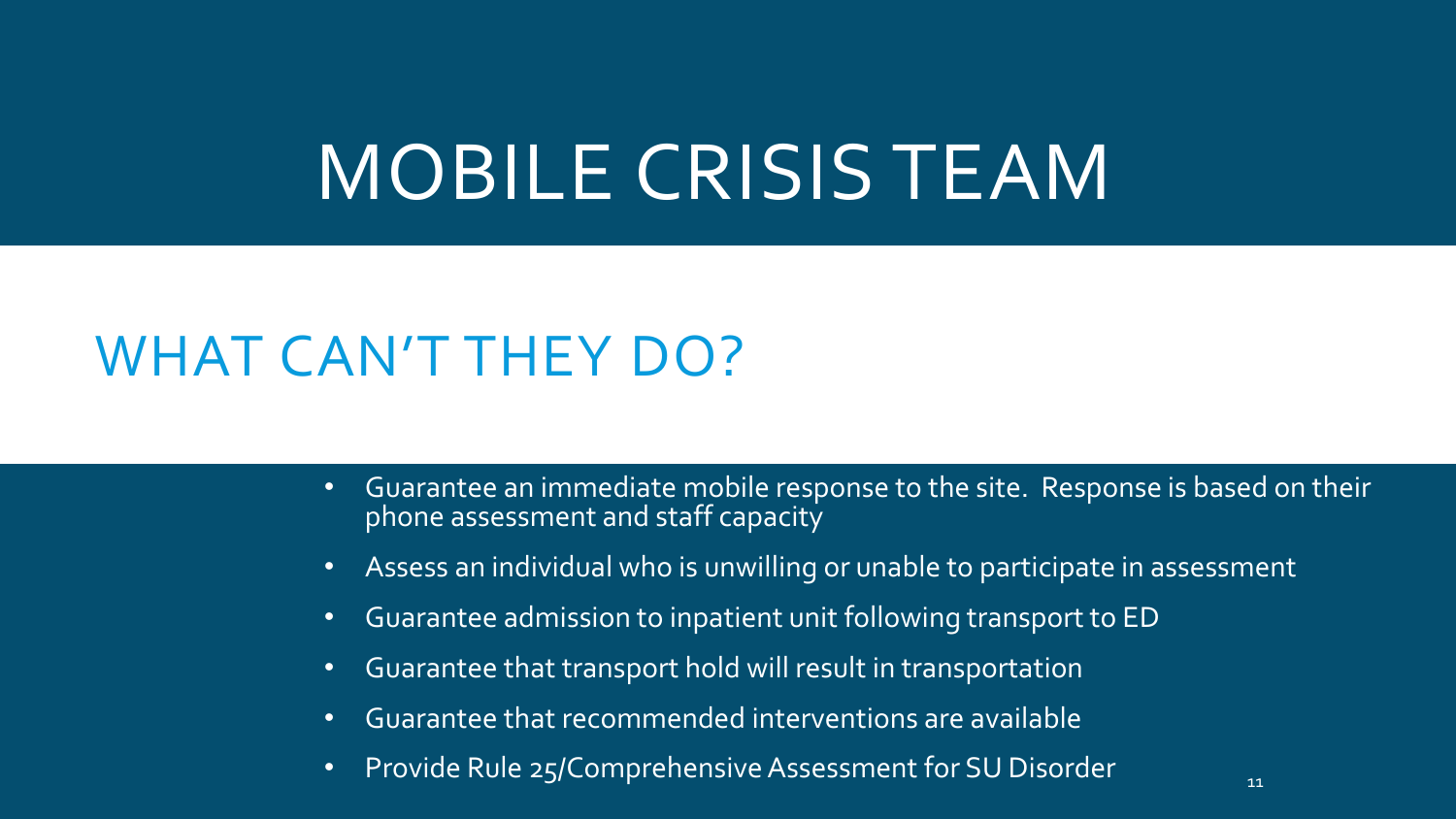# LAW ENFORCEMENT

### WHAT CAN THEY DO?

#### **If first on the scene, determine:**

- If crime has been committed to warrant arrest or citation
- Need for medical attention and/or transport to Emergency Department
- Need for transport to Detox
- Need for Mental Health Crisis Team
- Ability to leave individual at Scene

#### **If on scene with Crisis**

• Ensure site is safe and secure for crisis assessment intervention. Will depart when other responders agree presence is no longer needed

#### **If on scene with EMS**

- Ensure site is safe and secure for medical intervention
- Initiate Transportation Hold
- Provide information to EMS to transmit to ED upon admission

After arrest or citation, there may be mental health services provided through Canvas or Scott County Mental $\rm _1$ Health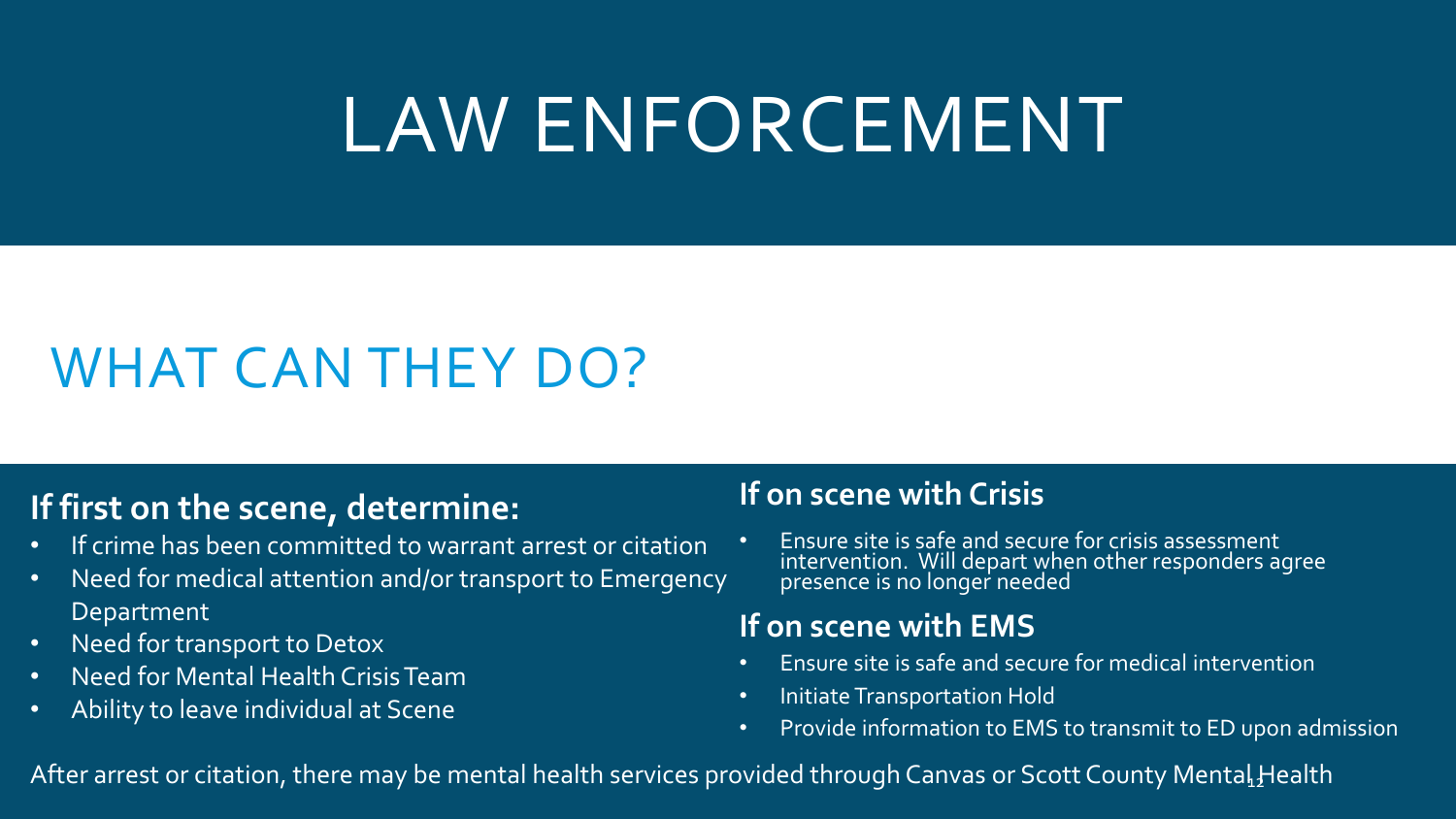# LAW ENFORCEMENT

- Will limit use of force to engage or remove individual from setting if individual does not pose an emergent danger to self or other
- Will not enforce health officer hold if doing so endangers safety of individual or officer or if risk to public or individual outweighs benefit of intervention
- May opt out of transporting individual in their vehicle. Combative individuals will not be transported, Law Enforcement is not an alternative to EMS.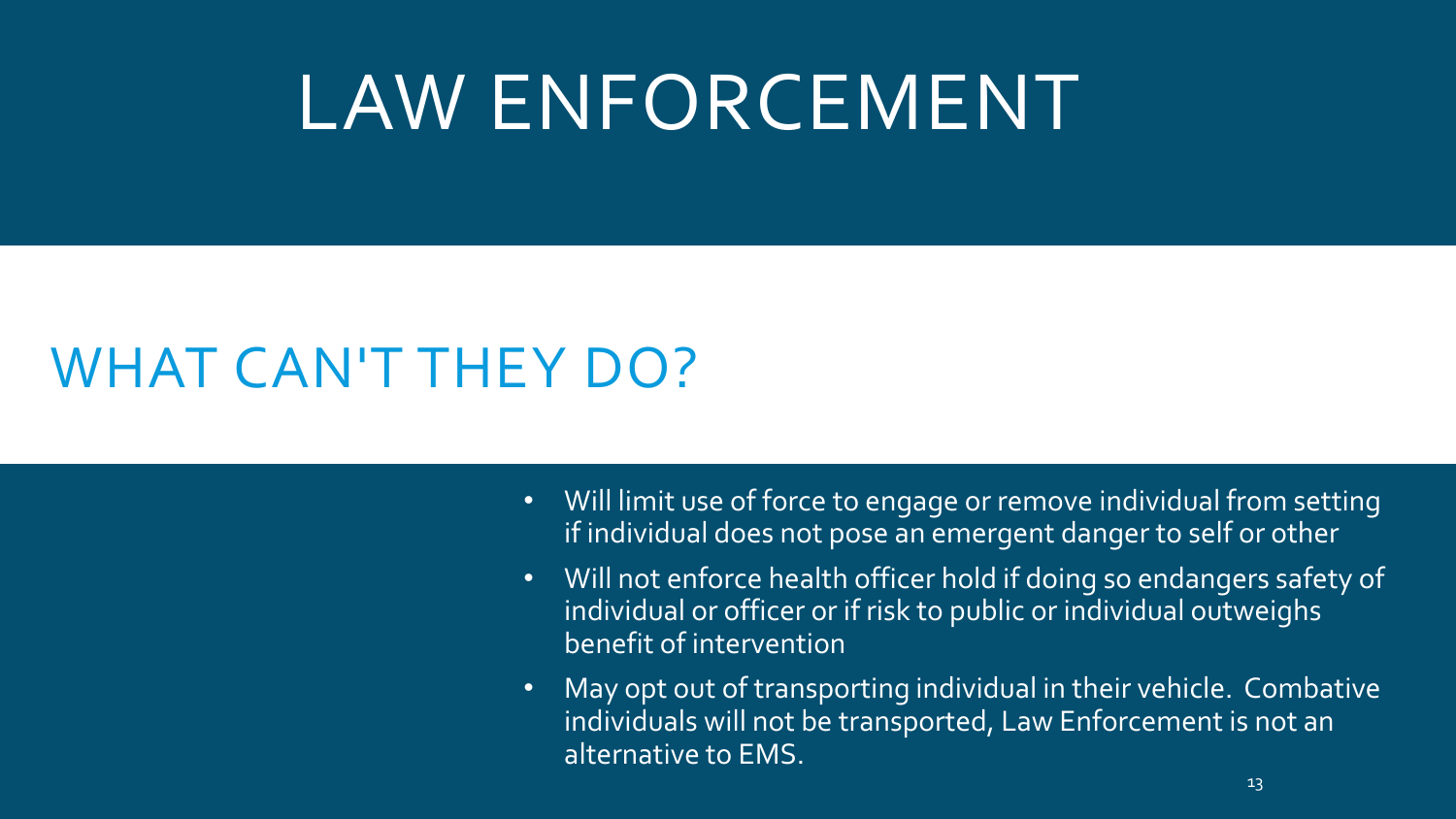# EMERGENCY MEDICAL SERVICES

(AMBULANCE)

- Medical assessment/evaluation
- Transport to an Emergency Department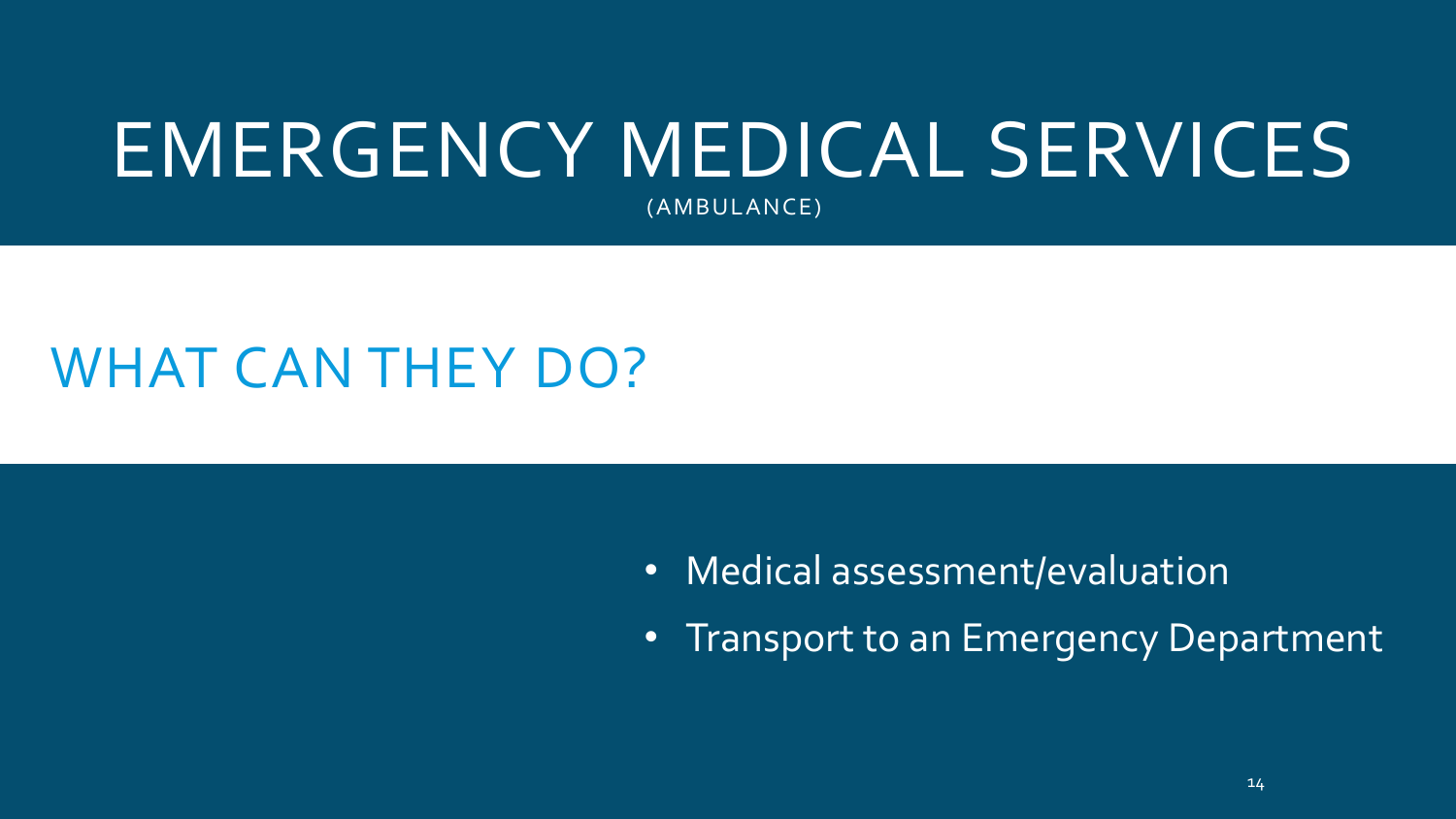# EMERGENCY MEDICAL SERVICES

(AMBULANCE)

- Can only transport to an Emergency Department
- Cannot place holds
- Can refuse to transport based on their assessment i.e. violent behavior, lack of medical need for transport
- Due to potential diverts, cannot guarantee which Emergency Department the individual will go to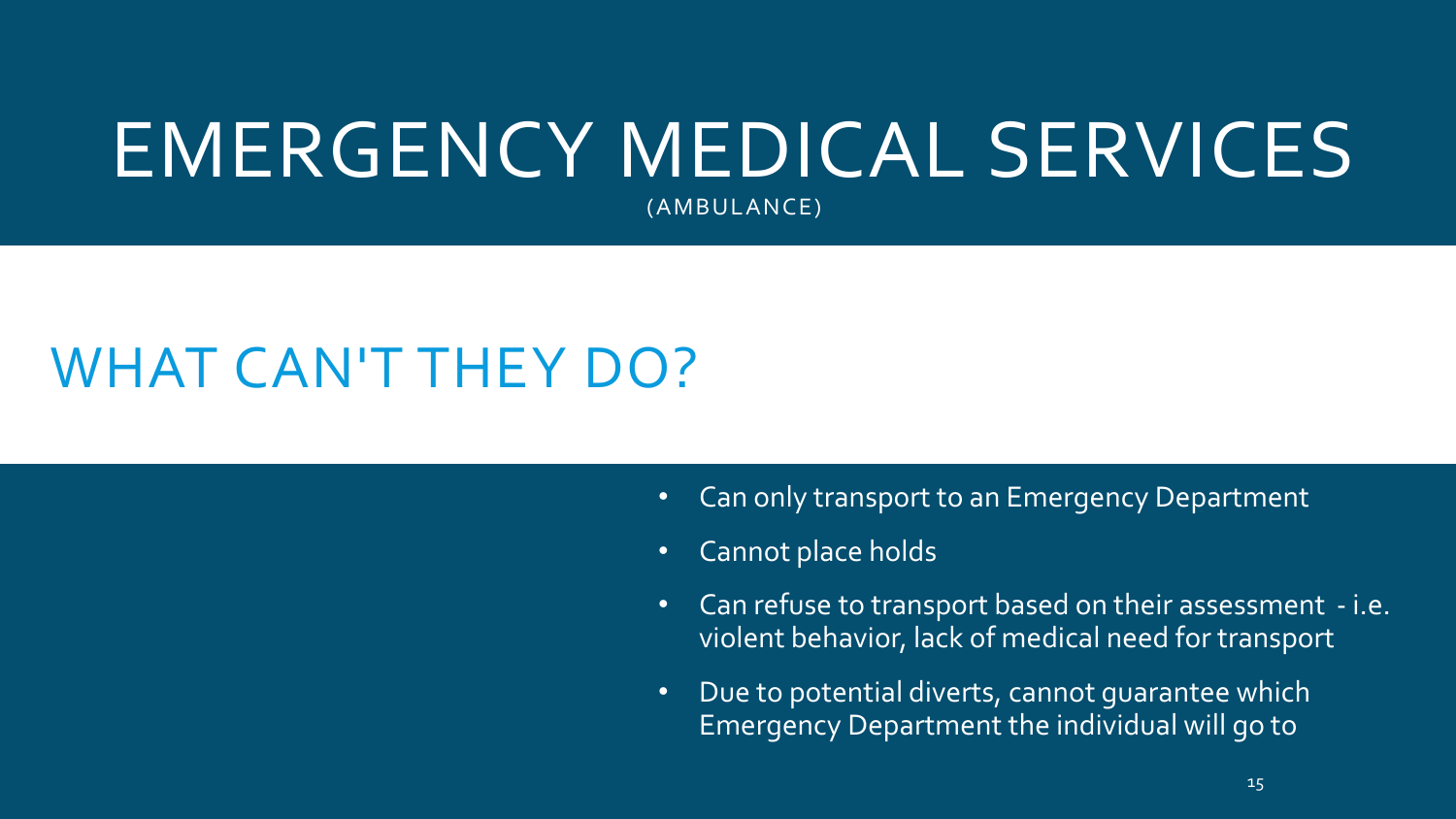## EMERGENCY DEPARTMENT

- Individual will be medically cleared
- Individual will be assessed by a multidisciplinary team to determine if hospital level of care is required
- Those not requiring hospital level of care will be discharged with referrals for care
- Can place individuals on 72 hour hold if criteria is met
- Those assessed as needing hospital level of care will be cared for in the ED until appropriate placement is found, or person is no longer in need of that level of care